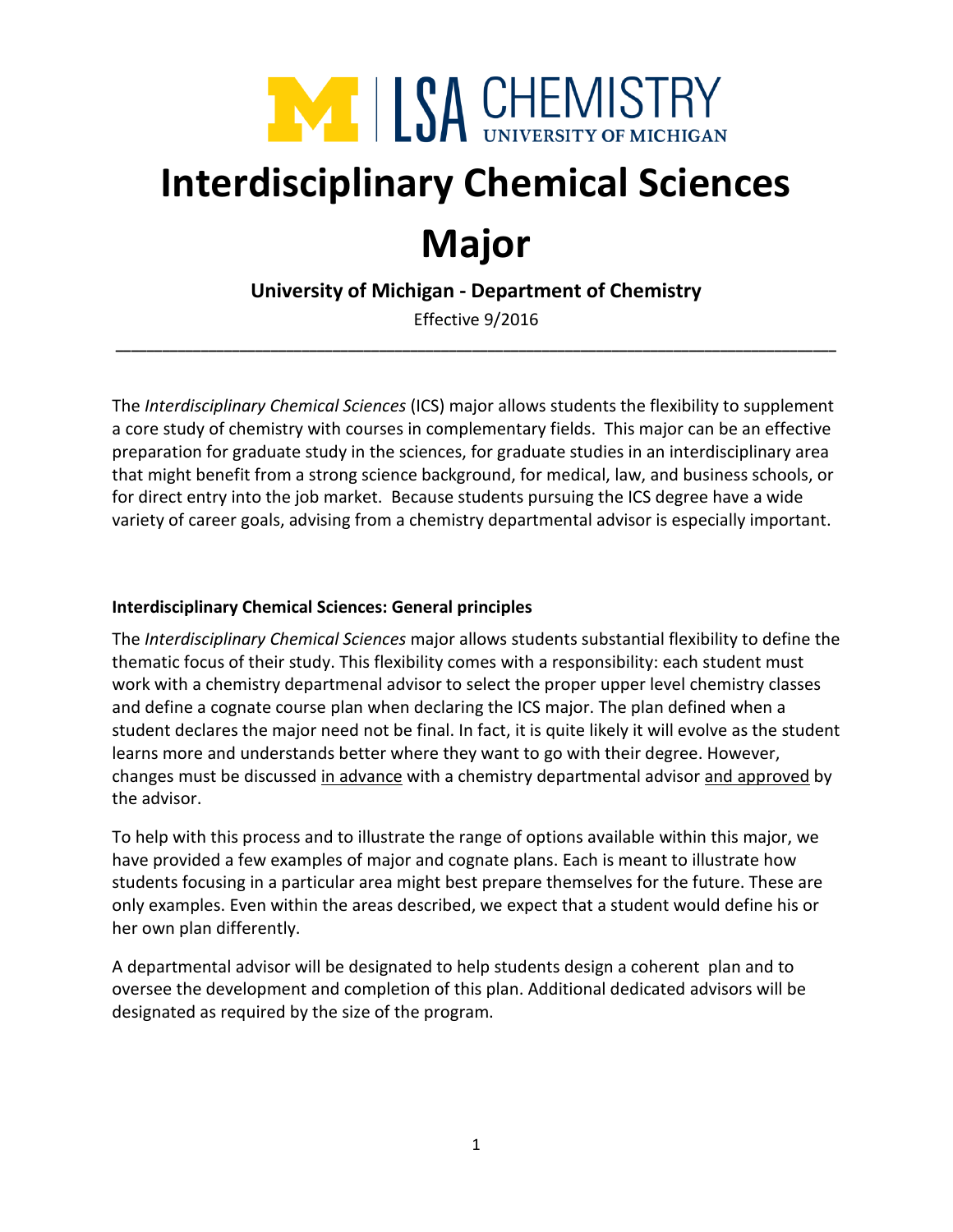#### **Prerequisites:**

As a prerequisite for the major students must complete the following courses in Mathematics and Physics, or their equivalents. Some plans will include courses that require additional prerequisite courses including the second term of physics, additional math courses, and/or introductory biology courses but these are not explicitly required for the major.

| Course #                                         | <b>Course Description</b>                  | <b>Term</b><br>Completed | Term<br><b>Typically</b><br><b>Offered</b> | <b>Credits</b> |  |  |  |
|--------------------------------------------------|--------------------------------------------|--------------------------|--------------------------------------------|----------------|--|--|--|
| <b>MATH 115</b>                                  | Calculus I                                 |                          | F, W, Sp, Su                               | 4              |  |  |  |
| <b>MATH 116</b>                                  | Calculus II                                |                          | F, W, Sp, Su                               | 4              |  |  |  |
| One of the following groups; 135/136 or 140/141: |                                            |                          |                                            |                |  |  |  |
| PHYS 135/136                                     | Physics for the Life Sciences I            |                          | F, W, Sp                                   | 4/1            |  |  |  |
| OR                                               |                                            |                          |                                            |                |  |  |  |
| PHYS 140/141                                     | General Physics I/ Elementary Laboratory I |                          | F, W, Sp                                   | 4/1            |  |  |  |

#### **The Interdisciplinary Chemical Sciences Program must include the following:**

The Interdisciplinary Chemical Sciences program requires a minimum of 27 credits in chemistry. These classes must be completed with a minimum grade of a C- in each one. The major includes required core courses covering the major areas of chemistry: organic, inorganic, analytical and physical.

#### **Core courses:**

| Course #                                                          | <b>Course Description</b>                                              | Term      | Term             | <b>Credits</b> |  |  |
|-------------------------------------------------------------------|------------------------------------------------------------------------|-----------|------------------|----------------|--|--|
|                                                                   |                                                                        | Completed | <b>Typically</b> |                |  |  |
|                                                                   |                                                                        |           | <b>Offered</b>   |                |  |  |
|                                                                   |                                                                        |           |                  |                |  |  |
| <b>CHEM 210</b>                                                   | <b>Structure and Reactivity I</b>                                      |           | F, W, Sp         | 4              |  |  |
| <b>CHEM 211</b>                                                   | Investigations in Chemistry                                            |           | F, W, Sp         | 1              |  |  |
| <b>CHEM 260</b>                                                   | <b>Chemical Principles</b>                                             |           | F, W, Sp         | 3              |  |  |
| One of the following groups; (241 and 242) OR (245, 246 and 247): |                                                                        |           |                  |                |  |  |
| <b>CHEM 241</b>                                                   | <b>Introduction to Chemical Analysis</b>                               |           | F, W             | $\overline{2}$ |  |  |
| <b>CHEM 242</b>                                                   | Introduction to Chemical Analysis Laboratory                           |           | F, W             | $\overline{2}$ |  |  |
| 0R                                                                |                                                                        |           |                  |                |  |  |
| <b>CHEM 245</b>                                                   | <b>Biomedical Analytical Chemistry</b>                                 |           | F, W             | $\overline{2}$ |  |  |
| CHEM 246/247                                                      | Biomedical Analytical Chemistry Laboratory I and II                    |           | F, W             | 1/1            |  |  |
| One of the following; 302 or 303:                                 |                                                                        |           |                  |                |  |  |
| <b>CHEM 302</b>                                                   | Inorganic Chemistry: Principles of Structure, Reactivity, and Function |           | W                | 3              |  |  |
| <b>OR</b>                                                         |                                                                        |           |                  |                |  |  |
| <b>CHEM 303</b>                                                   | Introductory Bioinorganic Chemistry: The Role of Metals in Life        |           | F, W             | 3              |  |  |